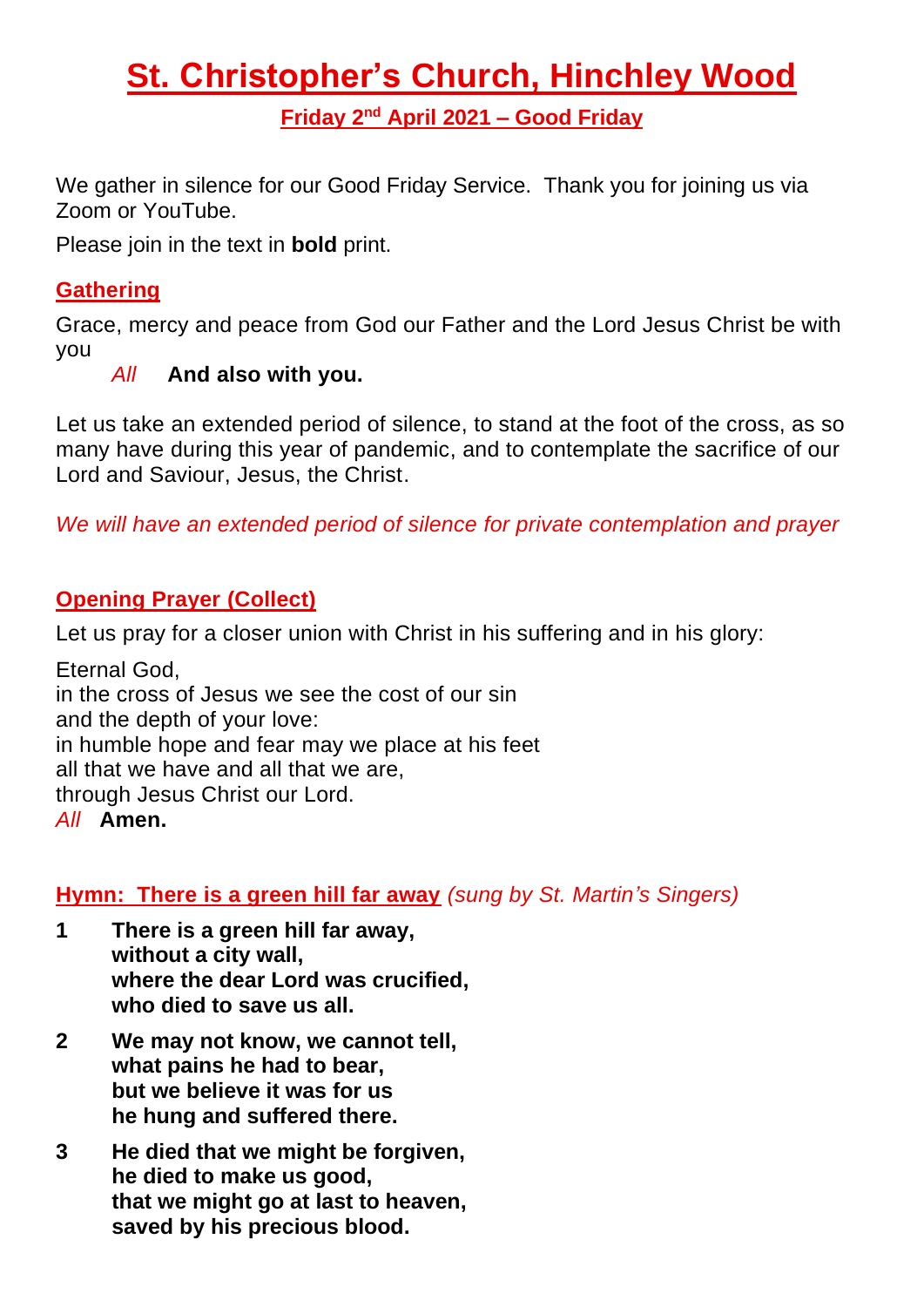- **4 There was no other good enough to pay the price of sin; he only could unlock the gate of heaven, and let us in.**
- **5 O dearly, dearly has he loved, and we must love him too, and trust in his redeeming blood, and try his works to do.**

*Cecil Frances Alexander (née Humphreys) (1818-1895)*

#### **Passion Gospel: (John 18 : 1 – 19 : 42)**

The Passion of our Lord Jesus Christ according to John.

*Due to COVID restrictions, we have recorded our Passion Reading. This will be read by several voices, taking the parts of characters in the passion story.*  This is the Passion of the Lord.

# **Talk**

#### **Proclamation of the Cross**

This is the wood of the cross, on which hung the Saviour of the world. *All* **Come, let us worship.**

You are worthy, O Lamb, for you were slain, and by your blood you ransomed for God saints from every tribe and language and nation; you have made them to be a kingdom and priests serving our God.

*All* **We adore you, O Christ, and we bless you, because by your holy cross you have redeemed the world.**

To him who loves us and has freed us from our sins by his blood, and made us a kingdom of priests to stand and serve before our God;

*All* **to him who sits upon the throne and to the Lamb be praise and honour, glory and might, for ever and ever. Amen.**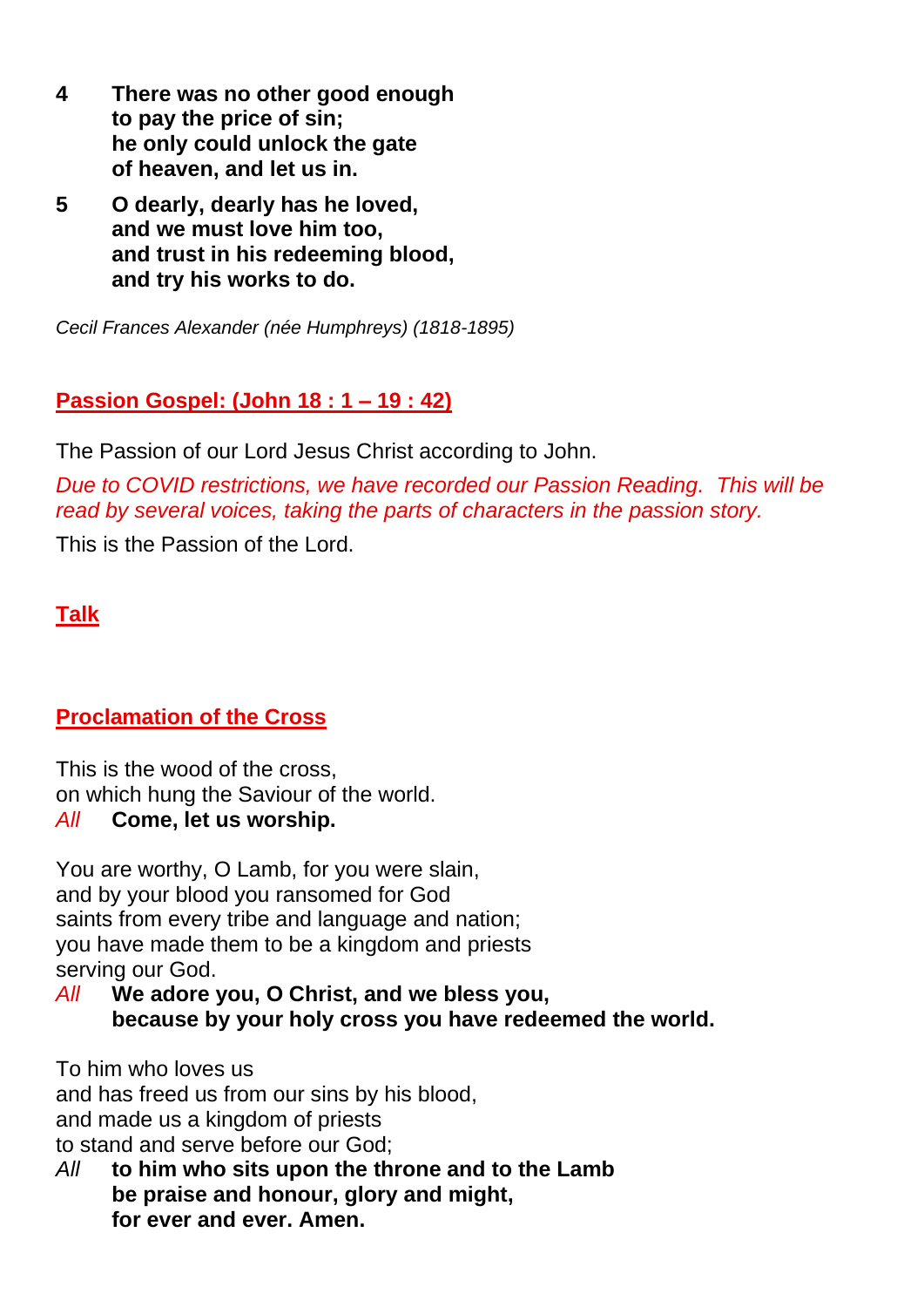#### **Intercessions**

God sent his Son into the world, not to condemn the world, but that the world might be saved through him. Therefore we pray to our heavenly Father for people everywhere according to their needs.

*Reader:* Let us pray for the Church of God throughout the world:

for unity in faith, in witness and in service,

for bishops and other ministers, and those whom they serve,

for *Andrew and Jo*, our bishops, and the people of this diocese,

for all Christians in this place,

for those to be baptized,

for those who are mocked and persecuted for their faith,

that God will confirm his Church in faith,

increase it in love, and preserve it in peace.

Almighty and everlasting God,

by whose Spirit the whole body of the Church

is governed and sanctified:

hear our prayer which we offer for all your faithful people,

that in their vocation and ministry

they may serve you in holiness and truth

to the glory of your name;

through our Lord and Saviour Jesus Christ.

*All* **Amen.**

*Reader:* Let us pray for the nations of the world and their leaders: for Elizabeth our Queen and the Parliaments of this land, for those who administer the law and all who serve in public office, for all who strive for justice and reconciliation, that by God's help the world may live in peace and freedom.

Most gracious God and Father,

in whose will is our peace,

turn our hearts and the hearts of all to yourself,

that by the power of your Spirit

the peace which is founded on justice

may be established throughout the world;

through Jesus Christ our Lord.

#### *All* **Amen.**

*Reader* Let us pray for God's ancient people, the Jews,

the first to hear his word:

for greater understanding between Christian and Jew, for the removal of our blindness and bitterness of heart, that God will grant us grace to be faithful to his covenant and to grow in the love of his name.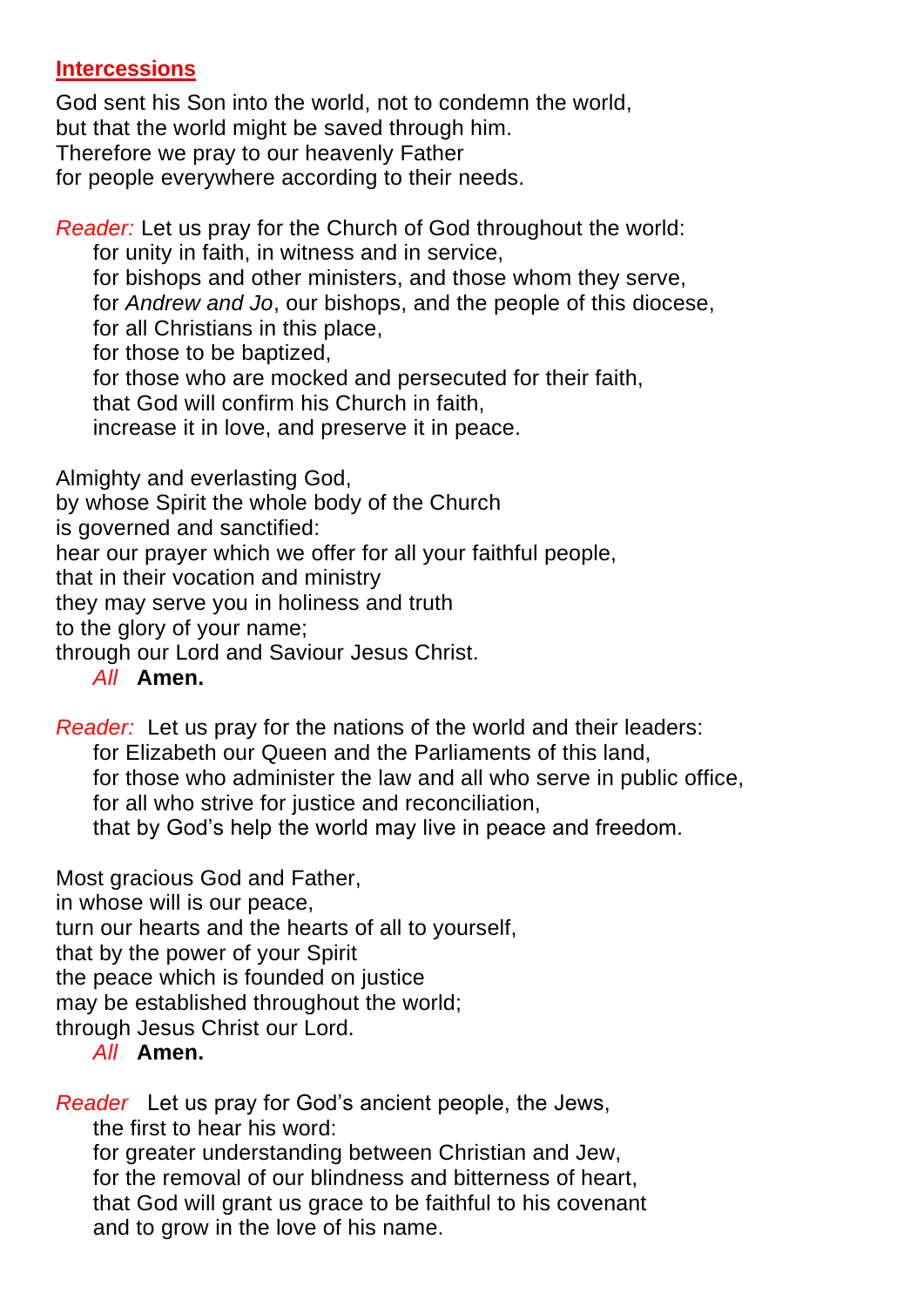Lord God of Abraham,

bless the children of your covenant, both Jew and Christian;

take from us all blindness and bitterness of heart,

and hasten the coming of your kingdom,

when the Gentiles shall be gathered in,

all Israel shall be saved,

and we shall dwell together in mutual love and peace

under the one God and Father of our Lord Jesus Christ.

#### *All* **Amen.**

*Reader* Let us pray for those who do not believe the gospel of Christ:

for those who have not heard the message of salvation,

for all who have lost faith,

for the contemptuous and scornful,

for those who are enemies of Christ and persecute those who follow him,

for all who deny the faith of Christ crucified,

that God will open their hearts to the truth

and lead them to faith and obedience.

Merciful God,

creator of all the people of the earth,

have compassion on all who do not know you,

and by the preaching of your gospel with grace and power,

gather them into the one fold of the one Shepherd;

Christ our Lord.

#### *All* **Amen.**

*Reader* Let us pray for all those who suffer:

for those who are deprived and oppressed,

for all who are sick,

for those in darkness, in doubt and in despair, in loneliness and in fear,

for prisoners, captives and refugees,

for the victims of false accusations and violence,

for all at the point of death and those who watch beside them,

that God in his mercy will sustain them

with the knowledge of his love.

Almighty and everlasting God,

the comfort of the sad, the strength of those who suffer:

hear the prayers of your children who cry out of any trouble,

and to every distressed soul grant mercy, relief and refreshment,

through Jesus Christ our Lord.

#### *All* **Amen.**

*Reader* Let us commend ourselves and all God's children to his unfailing love, and pray for the grace of a holy life,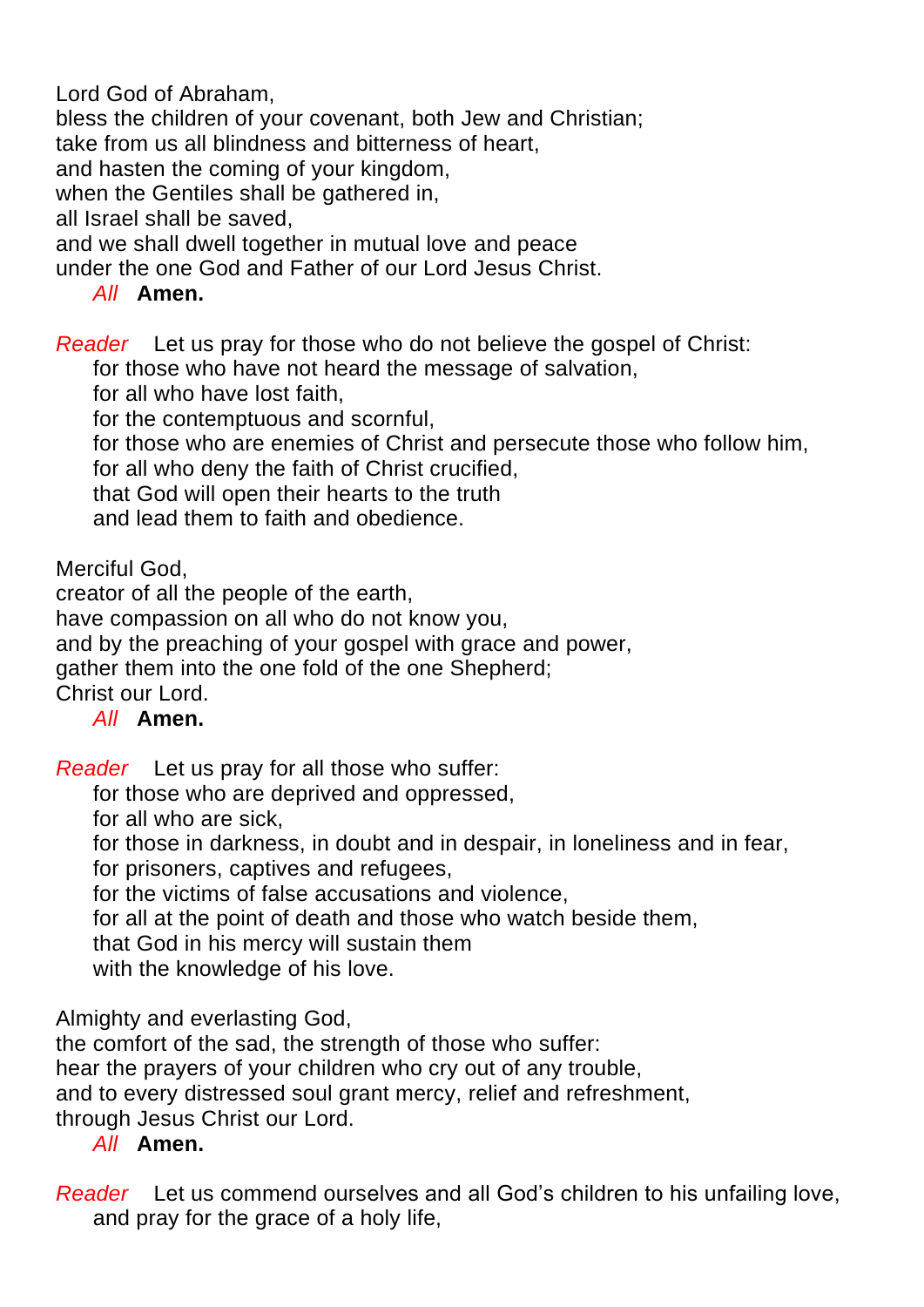that, with all who have died in the peace of Christ, we may come to the fullness of eternal life and the joy of the resurrection.

O God of unchangeable power and eternal light, look favourably on your whole Church, that wonderful and sacred mystery, and by the tranquil operation of your perpetual providence carry out the work of our salvation: and let the whole world feel and see that things which were cast down are being raised up and things which had grown old are being made new and that all things are returning to perfection through him from whom they took their origin, even Jesus Christ our Lord, who is alive and reigns with you, in the unity of the Holy Spirit, one God, now and for ever. *All* **Amen.**

# **The Lord's Prayer**

As our Saviour taught us, so we pray:

**Our Father in heaven, hallowed be your name,**

**your kingdom come, your will be done, on earth as in heaven.**

**Give us today our daily bread. Forgive us our sins as we forgive those who sin against us.**

**Lead us not into temptation but deliver us from evil.**

**For the kingdom, the power, and the glory are yours now and for ever. Amen.**

#### **Hymn: When I survey the wondrous cross** *(Sung by St. Martin's Singers)*

- **1 When I survey the wondrous cross on which the Prince of glory died, my richest gain I count but loss, and pour contempt on all my pride.**
- **2 Forbid it, Lord, that I should boast save in the cross of Christ, my God! All the vain things that charm me most, I sacrifice them through his blood.**